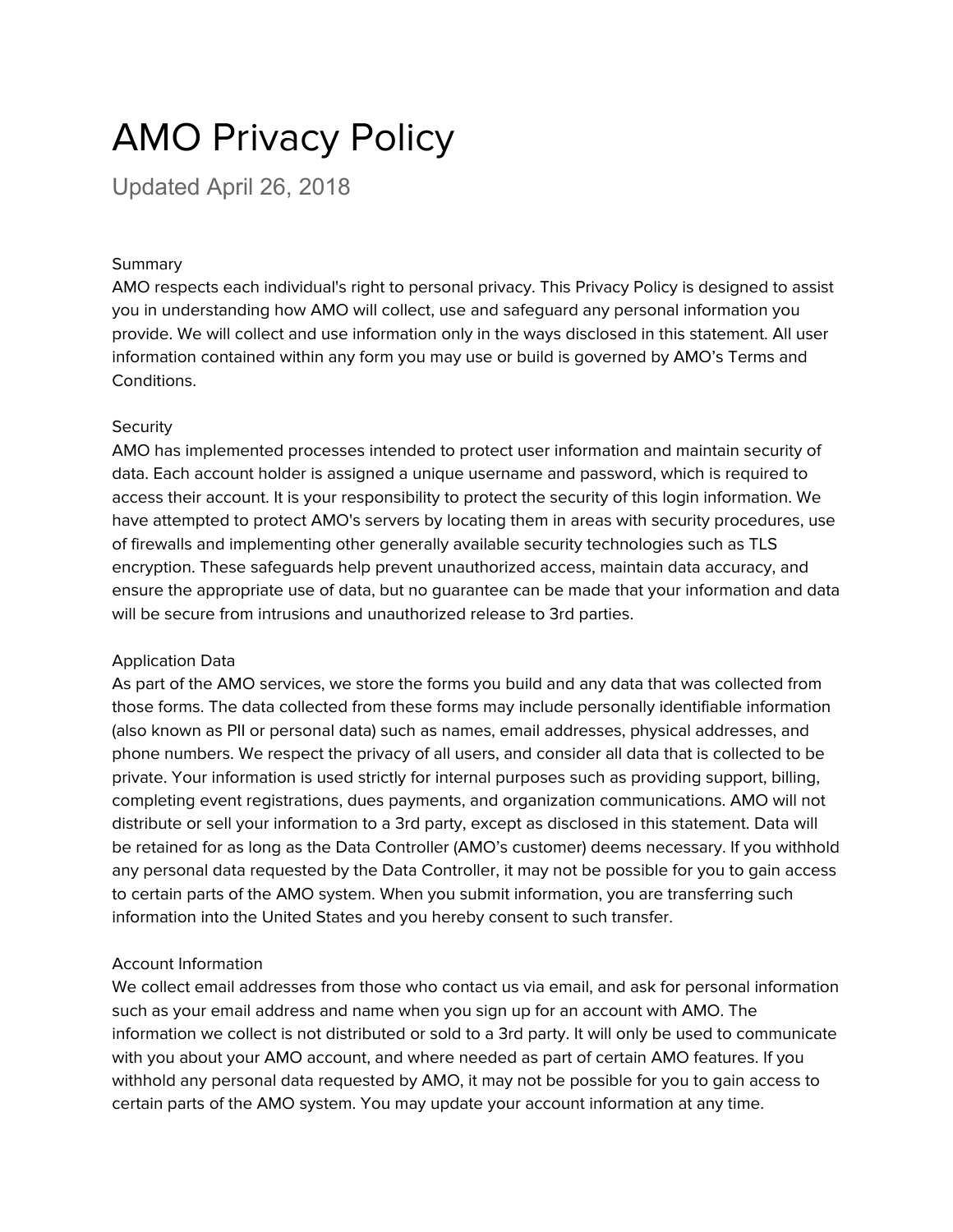#### Web Server Logs

For statistical purposes, AMO will gather certain information automatically and store it in log files. These log files contain standard information collected by web servers, such as client IP addresses, browser type, internet service provider (ISP), operating system, etc. This information is only used internally, and is not distributed or sold to a 3rd party. AMO uses this information, which does not identify individual users, to analyze trends, to administer the AMO website and to gather demographic information about its user base as a whole.

#### Disclaimer

However, any information collected by AMO may be shared if it is necessary to investigate, prevent or prosecute illegal activities, suspected fraud, violations to the Terms and Conditions, or as otherwise required by law or a valid governmental request (including, but not limited to, search warrants, subpoenas or court orders). AMO may also share information if it is acquired by or merged with another company. In this event, AMO will notify you before information is transferred and becomes subject to a different privacy policy. AMO reserves the right to use and disclose any information collected that is not in personally identifiable form.

#### **Cookies**

A "cookie" is a small text file containing a unique identifier that our web server sends to a user's browser, and may be stored on a user's hard drive. Cookies are required to use AMO services. If you have your browser set to reject cookies, your use of the AMO services is likely to be interrupted. The cookies we use are not permanent.

#### Online Advertising

AMO participates in online advertising, including remarketing. Third party vendors, including Google, show AMO ads on other sites on the internet. The vendors use cookies to serve AMO ads based on a user's prior visits to the AMO website. Users may opt out of a third party vendor's use of cookies by visiting the Network Advertising Initiative opt out page.

#### Third Party Websites

AMO is not responsible for the practices employed by websites linked to or from the AMO website, nor the information or content contained therein. When you use a link from the AMO website to another website, our Privacy Policy is no longer in effect. Browsing and interaction on any other website, including websites which have a link to the AMO website, is subject to that website's own rules and policies.

#### Changes

AMO reserves the right to modify this privacy policy at any time, so please review it frequently. If material changes are made to this policy, we will notify you here, by email, or by means of a prominent notice on the AMO website home page.